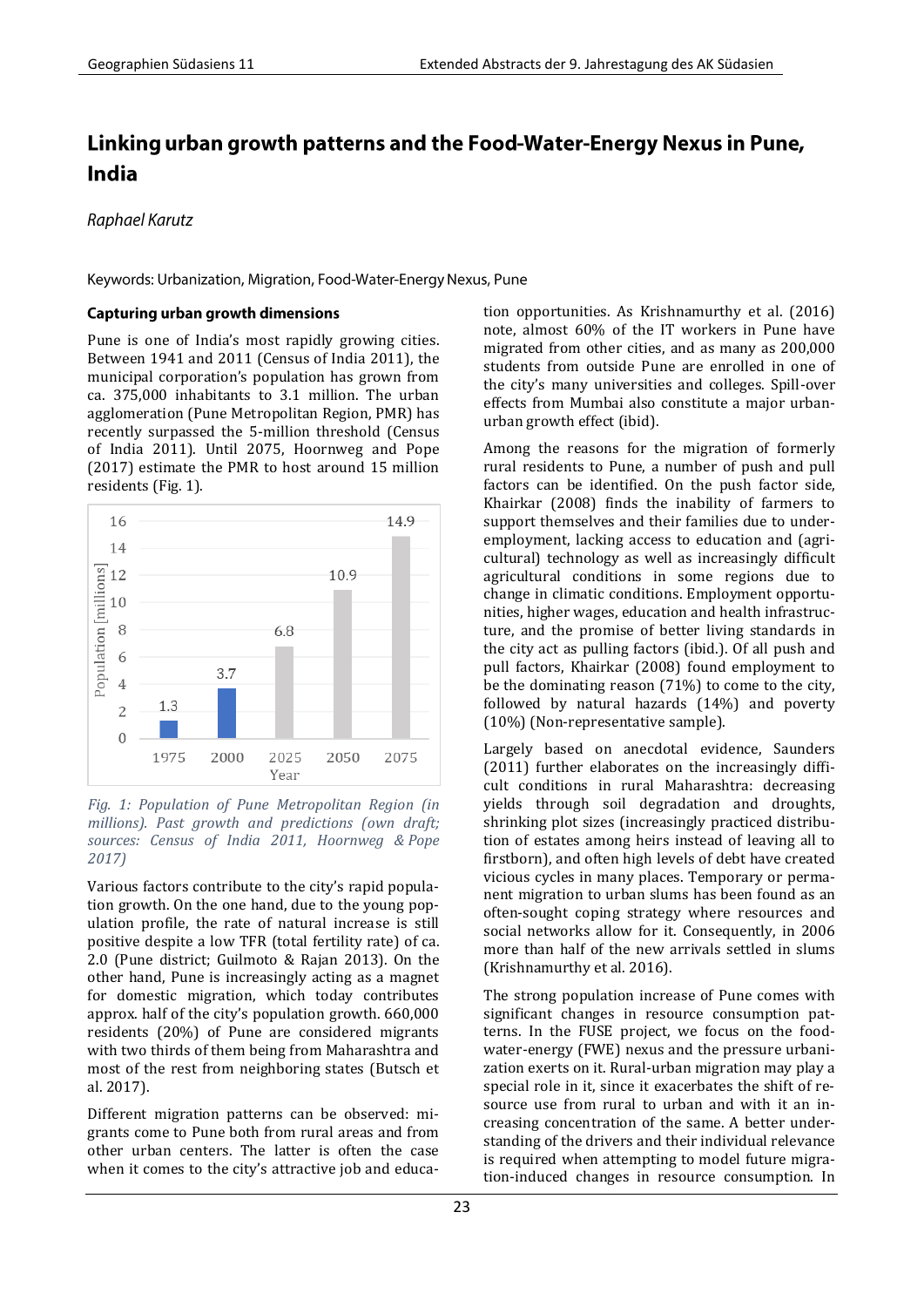the FUSE project, push and pull factors related to the FWE nexus will be investigated. This will be based on existing data and previous studies in India (e.g. Murali & Afifi 2012), as well as quantitative and qualitative data collection.

Land, a resource with strong links to the FWE nexus, is particularly affected by the ongoing population increase. While sprawl into the periphery takes place predominantly on former farmland and thus affects local food systems, infill development, especially vertical growth of informal settlements, poses additional stress on water and energy infrastructure. Therefore, an understanding of total demand for land and spatial distribution of new developments is critical.

# **Spatial growth**

Between 1973 and 2013, PMC's built-up area increased by the factor 7.5 to then ca. 140 km2. More than 200km<sup>2</sup> are expected to be built-up by 2030 (Butsch et al. 2017), entailing major environmental effects due to the loss of open surface, and the associated altering of the hydrological cycle, e.g. through reduced soil infiltration and evaporation.



*Fig. 2: Observed and simulated LUC in Pune-Mumbai Corridor (adapted after Ramachandra et al. 2019)*

Typical for growing (mega)cities in the South, Pune experiences three types of growth: core infilling (densification of the urban center), ribbon development (primarily along transportation axes) and scattered development in the periphery (ibid).

Even more dynamic growth than within the PMC can be observed in the city's periphery, where development has been rapid and largely unplanned. As Kantakumar et al. (2016) show, built-up area almost tripled in the study region (encompassing PMC, PCMC and adjacent villages) between 1992 and 2013. It is further shown that the effect of a regional development plan on the actual urban growth was limited in the past (Kantakumar et al. 2019).

The state government of Maharashtra reacted by establishing the *Pune Metropolitan Region Development Authority (PMRDA)* in 2015 to design and implement a development plan for the PMR. Progress however, has been slow and PMRDA as a small and young authority does not have an enforcement power comparable to PMC. Thus, it is can be expected that the development outside PMC will continue to be at most partially planned.

Pune is part of an urban-industrial corridor connecting it to the neighboring metropolitan areas of Mumbai and Thane. It is also planned to be integrated into the Delhi-Mumbai Industrial Corridor (DMIC), bringing further infrastructural upgrades and industrial zones with it. It is expected that the area between the megacities will continue to urbanize, forming one major urbanized corridor. This trend is modelled by Ramachandra et al. (2019), who found a decline of vegetation cover in the corridor from 41.27% in 1997 to 24.64% in 2015 and predict a further decline to 17% by 2021 and 11.10% by 2027 (Fig. 2).

# **Conclusion and Outlook**

As one of India's largest and most rapidly urbanizing cities, an accurate understanding of its growth patterns is essential to capture Pune's development trajectories. Census and remote sensing data show the growth of the last decades and several studies have attempted to project future developments of both demographic and spatial growth. As a major driver of population growth, rural-urban migration has been identified, though data on migration flows and drivers of the same is scarce. Here, further work is needed to quantify future migration-based population growth. This would provide important inputs to physical growth models (e.g. cellular automata) aiming at allocating future developments of built-up area in and around Pune.

Urban growth and the change in resource availability and consumption patterns are closely intertwined. This is especially pronounced for the FWE nexus, which is heavily affected by urbanization and in turn acts as a driver of the same in certain cases (e.g. when farmers are forced by insufficient water/energy availability for irrigation to give up agri-